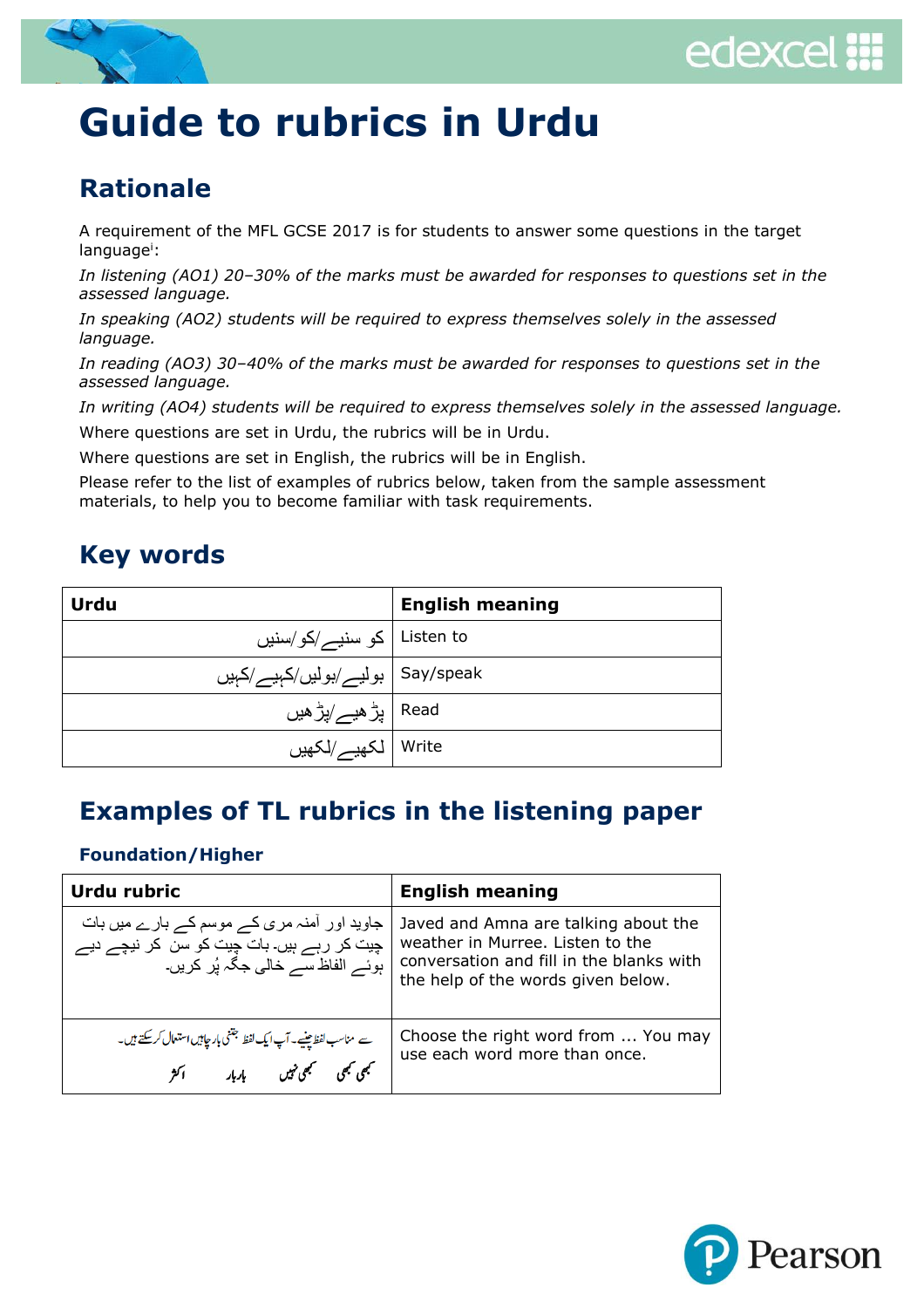

# edexcel ::

## **Examples of TL rubrics in the speaking paper**

#### **Foundation/Higher**

| Urdu rubric                                                                                                                        | <b>English meaning</b> |
|------------------------------------------------------------------------------------------------------------------------------------|------------------------|
| Look at the photo and prepare your   تصویر کو دیکھیں اور نیچے دی گئی باتوں<br>  responses to the following:<br>ے جوابات تیار کریں۔ |                        |

## **Examples of TL rubrics in the reading paper**

#### **Foundation**

| Urdu rubric                                                                                                                                               | <b>English meaning</b>                                                                                                                                                    |
|-----------------------------------------------------------------------------------------------------------------------------------------------------------|---------------------------------------------------------------------------------------------------------------------------------------------------------------------------|
| ینچے دیے گئے الفاظ میں سے صرف پانچ الفاظ                                                                                                                  | Complete the following sentences using<br>only five of the words given below.                                                                                             |
| کی مدد سے مندرجہ ذیل جملوں کو عمل کریں۔                                                                                                                   |                                                                                                                                                                           |
| مندر حہ ذیل عبارت کویڑھیے۔                                                                                                                                | Read the following text.                                                                                                                                                  |
| در ست جو اب پر  [x] کا نشان لگائیے۔                                                                                                                       | Put a cross [X] in the correct box.                                                                                                                                       |
| ایک ویب سائیٹ پر سیر و سیاحت سے متعلق دی<br>گئے معلومات بڑ ہیے۔                                                                                           | Read the information related to travel<br>and tourism on a website.                                                                                                       |
| لابور ،وادئ سوات،وادئ كاغان، شندور ياس ميں<br>سے صحیح شہر کا نام خالی جگہ پر لکھیں ۔ آپ<br>ایک شبر کا نام ایک سے زیادہ بار بھی استعمال کر<br>سكتـــر ہیں۔ | Fill in the blank by writing the name of<br>one of the following cities: Lahore, Swat<br>valley, Kaghan valley, Shandur Pass.<br>You may use each name more than<br>once. |

#### **Higher**

| <b>Urdu rubric</b>                                                                                                                                     | <b>English meaning</b>                                                                                                                                                    |
|--------------------------------------------------------------------------------------------------------------------------------------------------------|---------------------------------------------------------------------------------------------------------------------------------------------------------------------------|
| مندر جہ ذیل عبارت کویڑھیے۔                                                                                                                             | Read the following text.                                                                                                                                                  |
| در ست جواب پر [x]کا نشان لگائیے۔                                                                                                                       | Put a cross [X] in the correct box.                                                                                                                                       |
| ایک ویب سائیٹ پر سیر و سیاحت سے متعلق دی<br>گئی معلومات بڑ ہیے۔                                                                                        | Read the information about travel and<br>tourism on a website.                                                                                                            |
| لابور ،وادئ سوات،وادئ كاغان، شندور ياس ميں<br>سے صحیح شہر کا نام خالی جگہ پر لکھیں ۔ آپ<br>ایک شہر کا نام ایک سے زیادہ بار بھی استعمال کر<br>سکتے ہیں۔ | Fill in the blank by writing the name of<br>one of the following cities: Lahore, Swat<br>valley, Kaghan valley, Shandur Pass.<br>You may use each name more than<br>once. |
| اُردو اخبار میں دئیے گئے اس مضمون کو پڑ ہیے۔                                                                                                           | Read the following article published in<br>an Urdu newspaper.                                                                                                             |
| نیچے دئیے گئے سوالوں کا جواب اردو میں لکھیے۔<br>مکمل جملے لکھنا ضروری نہیں۔                                                                            | Answer the following questions in Urdu.<br>You do not need to write in full<br>sentences.                                                                                 |